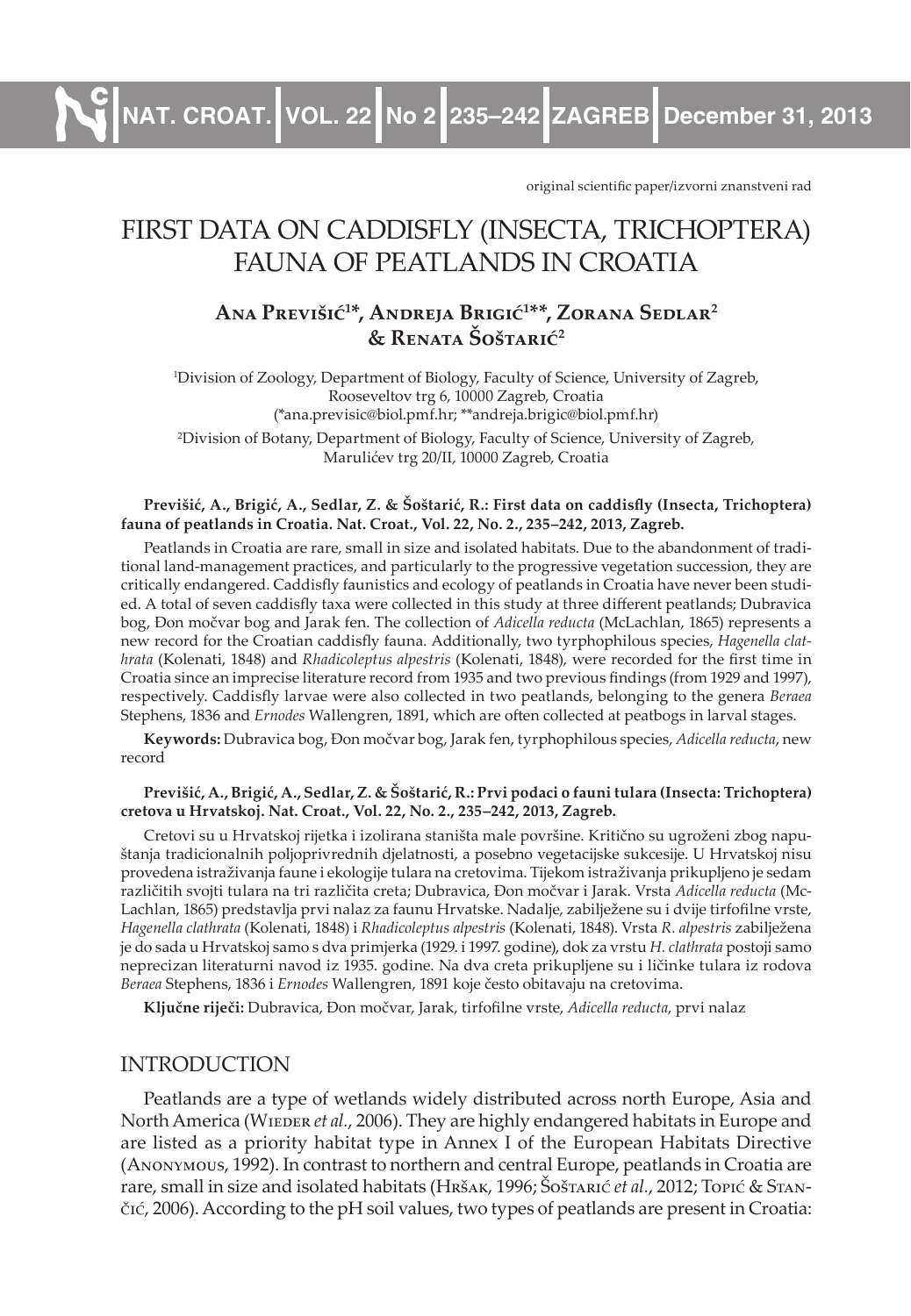acidophyllous bogs and basophyllous fens. Due to their small size, isolation, drainage and the abandonment of traditional human activities, and particularly to the progressive vegetation succession, such habitats are among critically endangered habitats in Croatia (Hršak, 1996; Šoštarić *et al.*, 2012; Topić & Stančić, 2006; Topić & Vukelić, 2009).

Species that inhabit peatlands are often highly specialised. They can be classified into four ecological categories according to their habitat preferences: (a) tyrphobiontic species (occur only in bogs, bog specialists), (b) tyrphophilous species (more abundant on bogs but not strictly confined to them), (c) tyrphoneutral species (without any preference to bogs, distributed across various types of habitats and usually found in habitats that are surrounding bogs) and (d) tyrphoxenous species (vagrants or immigrants that cannot live in bogs) (e.g. Bezděk *et al.*, 2006; Peus, 1932; Roubal, 1934; Spitzer *et al*., 1999).

The faunistics and ecology of caddisflies at peatlands have been mostly studied in Northern and Central Europe where such habitats are more abundant (e.g. van Duinen, 2003; Langheinrich *et al.*, 2004; van Kleef *et al.*, 2012). In Croatia, aquatic insect groups in peatlands, including caddisflies, have not been studied before, and this paper presents the first data on caddisfly faunistics from peatlands in Croatia.

## Material and methods

#### **Study area**

The study was conducted in three peatlands that differ in size, type and location (Fig. 1).



**Fig. 1.** Map of Croatia showing the location of the investigated peatlands.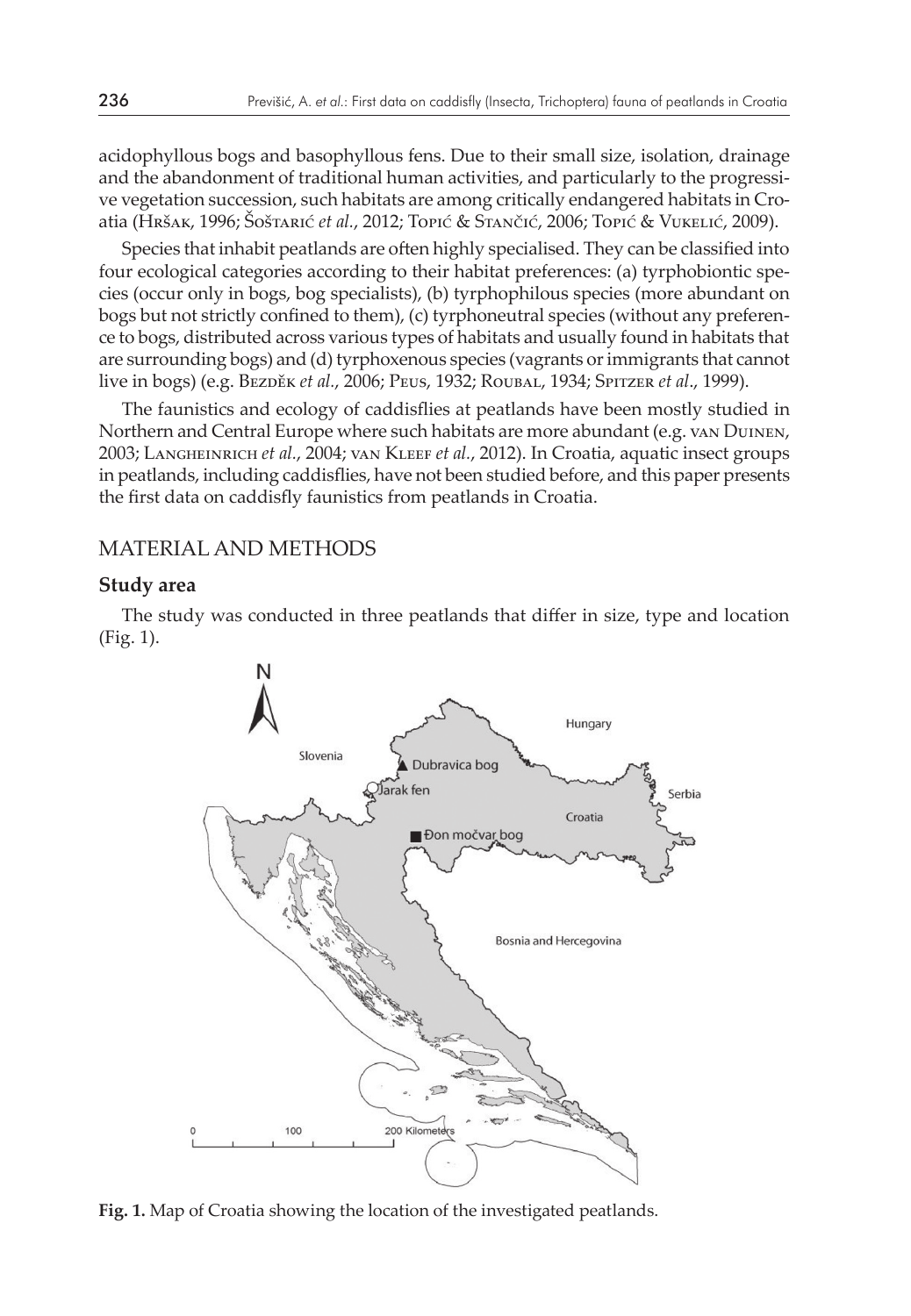Dubravica bog is located in the Hrvatsko zagorje region (N 45.9643; E 15.7543) at an altitude of l60 m asl. It is situated in sessile oak and hornbeam forest (ass. *Epimedio-Carpinetum betuli* (Ht.1938) Borh. 1963) and covers an area of 605 m<sup>2</sup> . The bog vegetation belongs to the *Rhynchosporetum albae* W. Koch 1926 association. This acidophilous bog has drastically decreased in area during the last 50 years, due to changes in the water level and the natural process of vegetation succession (Hršak, 1996). Since 1966 it has been protected as a Botanical Reserve and it is a potential NATURA 2000 site.

Đon močvar bog is situated in Central Croatia (N 45.31787; E 15.90912), at 130 m a.s.l. It spreads over an area of 10 ha and it represents one of the largest and oldest peatbogs in Croatia (Gigov & Nikolić, 1960). Moreover, it is a complex ecosystem, encompassing a mosaic of different habitats from open woodless *Sphagnum* L. sites with hummocks, deep hollows and small ponds, to swampy areas dominated by *Phragmites* Adans. species or shaded habitats of *Alnus* Geartn. and *Salix* L. species. Abandonment of traditional land-management practices, such as mowing and grazing, has led to a severe process of succession, thus its area decreased from 40 ha to 10 ha by the beginning of the 20<sup>th</sup> century (ALEGRO & ŠEGOTA, 2008). However, the bog and surrounding area are protected as a Botanical Reserve and it is a potential NATURA 2000 site (ALEGRO &  $\tilde{\Sigma}_{E}$ -GOTA, 2008).

The basophilous Jarak fen is located along the Jarak stream in the Žumberak – Samoborsko gorje Nature Park, located in the western mountain part of Croatia at an altitude of 690 m (N 45.7629; E 15.3670). It covers an area of 0.24 ha. The vegetation belongs to *Eriophoro latifolio-Caricetum panicae* Horvat ex Trinajstić 2002 association (Šoštarić *et al.*, 2012). The fen vegetation is well formed, however it is seriously threatened by the rather aggressive *Phragmites australis* (Cav.) Trin. ex Steud., which is overgrowing the fen (Šoštarić *et al.*, 2012).

#### **Sampling of caddisflies**

Caddisflies were collected by pitfall traps during soil arthropod surveys (e.g. Antonović *et al*., 2012; Bujan, 2010; Brigić *et al.*, 2009). The traps (polythene pots 8.5 cm wide and 12.0 cm deep) were partially filled with saturated salt solution and a drop of neutral-smelling detergent was added in order to reduce the surface tension of the liquid. A Styrofoam roof was placed a few centimetres above each trap to protect the traps from litter and rain. The trapping period covered the whole vegetation season of two years (2008-2009), from the end of April to the beginning of December. The traps were emptied once a month. Identification of adult caddisflies was based on Malicky  $(2004)$ , identification of larvae on WARINGER & GRAF  $(2011)$ , and systematic review on Malicky (2005).

#### Results & discussion

A total of seven caddisfly taxa were collected in this study in three different peatlands in Croatia. Adults were collected at each of the three peatbogs, even though only in low numbers (Tab. 1). Collection of the female of *Adicella reducta* (McLachlan, 1865) represents a new record for the Croatian caddisfly fauna (Ćuk & Vučković, 2009; 2010; Graf & Schmidt-Kloiber, 2011; Kučinić *et al.,* 2011; 2012; Malicky, 2009; Marinković-Gospodnetić, 1979; Previšić *et al.*, 2007; 2010; 2013; RADOVANOVIĆ 1935). Caddisfly larvae were collected in two peatlands; Jarak fen and Đon močvar bog (Tab. 2). Larvae of three different taxa were collected at Jarak fen (Tab. 2).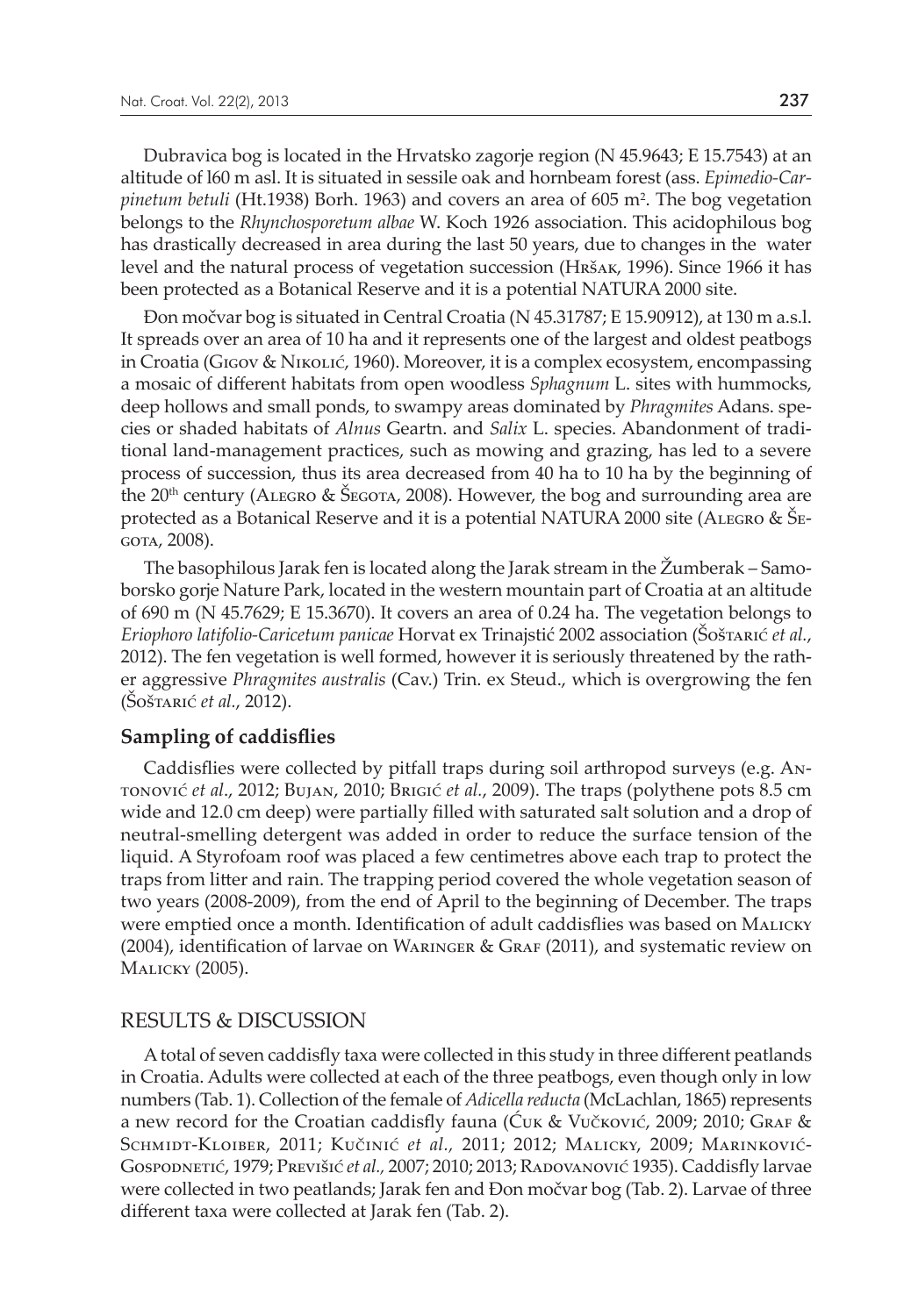Tab. 1. List of caddisfly species collected as adults in three peatlands in Croatia. Abbreviations explaining ecological preference of species Tab. 1. List of caddisfly species collected as adults in three peatlands in Croatia. Abbreviations explaining ecological preference of species<br>regarding peatlands: tph – tyrphophilous species, tn – tyrphoneutral species. m regarding peatlands: tph - tyrphophilous species, tn - tyrphoneutral species. m - males, f - females.

|                                                      |                           |          | Dubravica bog |           | Don močvar bog | Jarak fen |  |
|------------------------------------------------------|---------------------------|----------|---------------|-----------|----------------|-----------|--|
|                                                      |                           |          |               |           |                |           |  |
|                                                      |                           | May 2008 | May 2009      | June 2009 |                | Oct 2008  |  |
| Species                                              | Ecological<br>preferences | E        | E             | E         |                | Ξ         |  |
| Hagenella clathrata (Kolenati, 1848)<br>Phryganeidae | $\frac{1}{2}$             |          |               |           |                |           |  |
| Chaetopteryx major McLachlan, 1876<br>Limnephilidae  | E                         |          |               |           |                |           |  |
| Rhadicoleptus alpestris (Kolenati, 1848)             | ph                        |          |               |           |                |           |  |
| Adicella reducta (McLachlan, 1865)<br>Leptoceridae   | $\overline{a}$            |          |               |           |                |           |  |

Tab. 2. List of caddisfly taxa collected solely in larval stage in two peatlands in Croatia. Abbreviations explaining ecological preference of Tab. 2. List of caddisfly taxa collected solely in larval stage in two peatlands in Croatia. Abbreviations explaining ecological preference of species regarding peatlands: tn - tyrphoneutral species. species regarding peatlands: tn – tyrphoneutral species.

|                                                         |                                                                                                                                                                                                          |  |        | Jarak fen |                |   | Don močvar bog |
|---------------------------------------------------------|----------------------------------------------------------------------------------------------------------------------------------------------------------------------------------------------------------|--|--------|-----------|----------------|---|----------------|
| laxa                                                    | $\frac{\text{Ecological}}{\text{preferences}}$ May 2008 $\boxed{\text{Jun } 2008}$ $\boxed{\text{5ept } 2008}$ May 2009 $\boxed{\text{Jun } 2009}$ $\boxed{\text{Jul } 2009}$ $\boxed{\text{Out } 2009}$ |  |        |           |                |   | Dec 2009       |
| imnephilidae Potamophylax<br>nigricornis (Pictet, 1834) | E                                                                                                                                                                                                        |  |        |           |                |   |                |
| Limnephilidae non det.                                  |                                                                                                                                                                                                          |  |        |           |                |   | ю              |
| Beraeidae<br>Beraea sp.                                 |                                                                                                                                                                                                          |  | $\sim$ | $\Box$    | $\overline{c}$ | ᡡ |                |
| 1879)<br>Ernodes vicinus (McLachlan, 1                  | $\mathbf{H}$                                                                                                                                                                                             |  |        |           |                |   |                |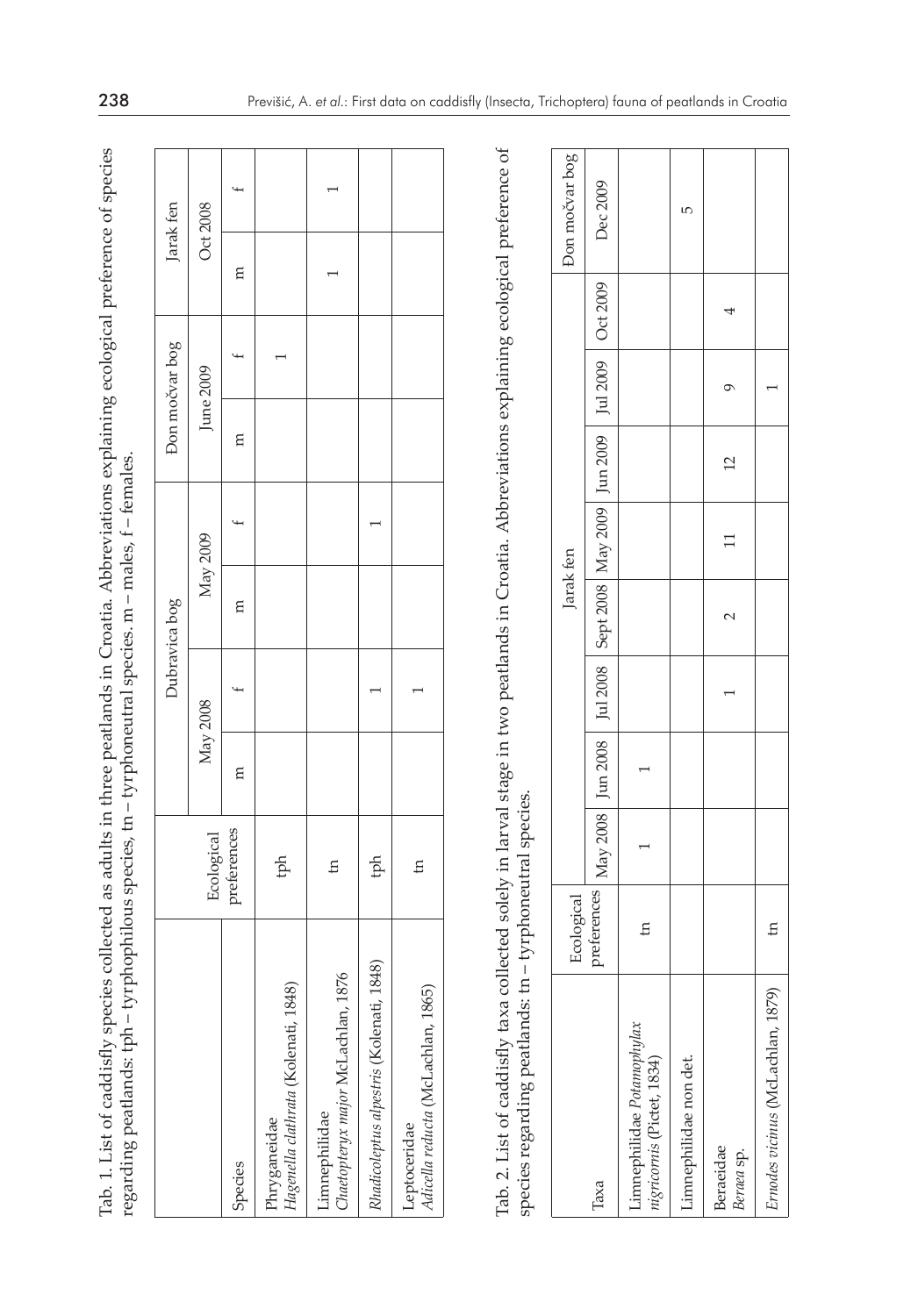A single female of *Hagenella clathrata* (Kolenati, 1848) was collected at Đon močvar bog in 2009 (Tab. 1). It was found in the centre of the bog where the peat is infra-aquatic but overgrown by *Phragmites australis*. *H. clathrata* is considered a rare species and it is a phytal habitat specialist inhabiting pools and ponds (GRAF *et al.*, 2008; GRAF & SCHMIDT-KLOIBER, 2011). Moreover, in Central Europe it is considered a tyrphophilous species (H. Malicky, personal communication), preferring acidic habitats (GRAF *et al.*, 2008; Graf & SCHMIDT-KLOIBER, 2011). In Poland, its occurrence was associated with the presence of *Sphagnum* moss in different peatland habitats (BuczyŃska *et al.*, 2012). Although rare and threatened in many countries, this species is distributed all over Central and Northern Europe (Graf *et al.*, 2008; Graf & SCHMIDT-KLOIBER, 2011; BUCZYŃSKA *et al.*, 2012). However, information on its distribution in Croatia is limited to an imprecise record of Radovanović (1935) stating that it was recorded in the surroundings of Zagreb. Since peatbogs in Croatia have hitherto not been the subject of studies of caddisfly faunistics, the lack of records of such species is not surprising.

*Chaetopteryx major* McLachlan, 1876 was collected in October 2008 at Jarak fen (Tab. 1). It is a typical inhabitant of crenal and rhithral zones (GRAF *et al.*, 2008; GRAF & SCHMIDT-Kloiber, 2011), thus its collection at Jarak fen could be rather related to the proximity of a stream and collection sites than to its preference for peatlands. Distribution of this species covers whole Central Europe, including Croatia (GRAF *et al.*, 2008; GRAF & SCHMIDT-KLOIBER, 2011; PREVIŠIĆ & POPIJAČ, 2010) and its finding in October corresponds to the known life cycle of most Chaetopterygini Hagen, 1858 species (i.e. autumn and winter flight period, Malicky, 1973).

Two females of *Rhadicoleptus alpestris* (Kolenati, 1848) were collected at Dubravica bog, i.e. at the bog edge and surrounding forest (Tab. 1). Most probably the females collected at Dubravica bog belong to the nominate subspecies *Rhadicoleptus alpestris alpestris* (Kolenati, 1848). Besides the nominate subspecies, distributed all over Central and Northern Europe, additional subspecies occurring in the Balkans is *Rhadicoleptus alpestris macedonicus* Botosaneanu & Riedel, 1965 (Graf *et al*., 2008; Graf & Schmidt-Kloiber, 2011). Female of the latter subspecies was not described yet. In Croatia, a single female of *R. alpestris* was collected in 1929 in the surroundings of Varaždin (Malicky, 2009) and a single male assigned to the nominate subspecies in the Plitvice Lakes NP in 1997 (Kučinić, 2002). Generally, its occurrence at the bog is in line with its ecology, since *R. alpestris alpestris* is considered a tyrphophilous species inhabiting peatbogs in Central Europe (H. Malicky, personal communication). Moreover, it is a phytal habitat specialist inhabiting pools, ponds and temporary water bodies, and even brackish waters (GRAF *et al*., 2008; Graf & Schmidt-Kloiber, 2011).

A single female of *Adicella reducta* (McLachlan, 1865) collected at Dubravica bog in 2008 (Tab. 1) represents a first record of this species in Croatia, although this species has a wide distribution all over Europe, including the ecoregion Dinaric Western Balkan (ER5; Illies, 1978) (Graf *et al.,* 2008; Graf & Schmidt-Kloiber, 2011). It is however, generally a rare species (GRAF et al., 2008; GRAF & SCHMIDT-KLOIBER, 2011). Although it typically inhabits the rhithral zone and has no preference regarding the pH value of the water, it is a habitat specialist of organic habitats (GRAF *et al.*, 2008; GRAF & SCHMIDT-Kloiber, 2011). Its finding at Dubravica bog could be attributed to the vicinity of a slowflowing stream rich in organic habitats.

Data on larval caddisfly collections are mostly not used in faunistic overviews (e.g. Marinković-Gospodnetić, 1979; Previšić *et al.,* 2007; 2010; 2013), due to inability and/ or uncertainty of identification to the species level in some cases (Waringer & Graf,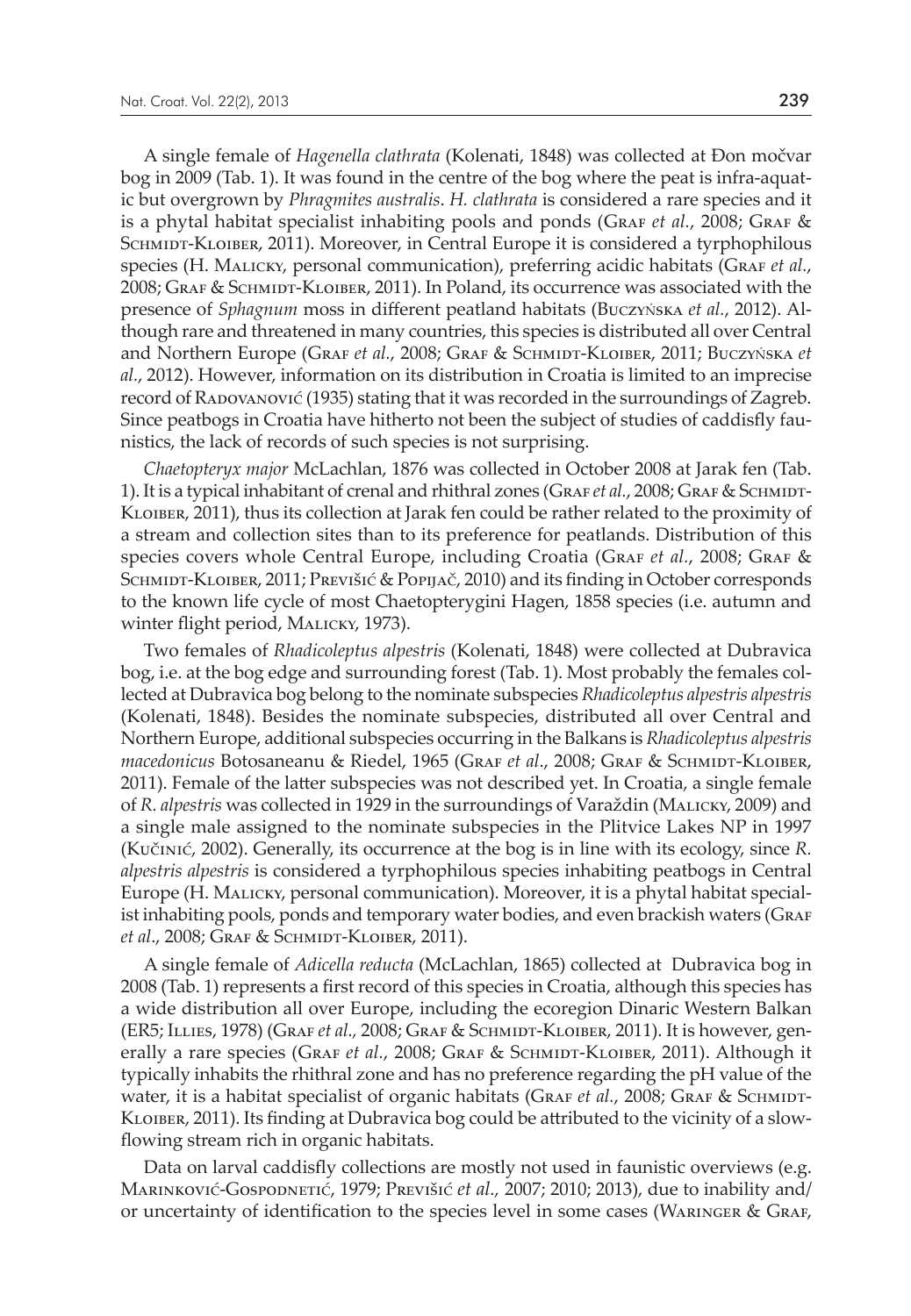2011). We considered the current data as an important contribution to the knowledge on caddisfly faunistics of peatlands in Croatia, thus data on larvae are also listed here (Tab. 2). The occurrence of species of the genera *Beraea* Stephens, 1836 and *Ernodes* Wallengren, 1891 is particularly worth mentioning, since some of them are often collected at peatlands in larval stages (e.g. *Beraea pullata* (Curtis, 1834), *Ernodes articularis* (Pictet, 1834), *Ernodes vicinus* (McLachlan, 1879); H. Malicky, personal communication).

Even though this study provided only limited insight into the caddisfly faunistics, it represents the first information on this group of insects of peatlands in Croatia. Since peatlands are rare and declining habitats in Croatia, a further systematic survey of caddisflies but also other aquatic insect groups is necessary.

#### Acknowledgements

The authors would like to thank Antun Alegro, Vedran Šegota, Denis Križanić and Stjepan Križanić for their help in the field sampling. The study was partially supported by the State Institute for Nature Protection, Republic of Croatia (grant no. 888/08-3) and Žumberak-Samoborsko gorje Nature Park (PI: R. Šoštarić).

*Received February 9, 2013*

#### **References**

- ALEGRO, A. & ŠEGOTA, V., 2008: Florističke i vegetacijske značajke botaničkog rezervata "Đon močvar" u Blatuši. Izvještaj. DZZP. p. 35.
- Anonymous, 1992: Official Journal of the European Communities. http://eur-lex.europa.eu/LexUriServ/ LexUriServ.do?uri=OJ:L:1992:206:0007:0050:EN:PDF.
- Antonović, I., Brigić, A., Sedlar, Z., Bedek, J. & Šoštarić, R., 2012: Terrestrial isopod community as indicator of succession in a peat bog. Zookeys **176**, 171-188.
- BEZDĚK, A., JAROŠ, J. & SPITZER, K., 2006: Spatial distribution of ground beetles (Coleoptera: Carabidae) and moths (Lepidoptera) in the Mrtvý luh bog, Šumava Mts (Central Europe): a test of habitat island community. Biodiversity and Conservation **15**, 395-409.
- Brigić, A., Alegro, A., Sedlar, Z., Šegota, V., Šoštarić, R. & Vujčić-Karlo, S., 2009: Carabid beetles (Coleoptera, Carabidae) in Croatian peat bogs. In: Hengeveld, R., Noordijk, J., Opsteeg, T., Turin, R. & VERMUELEN, H. J. W. (eds): XIV European Carabidologists Meeting "Carabid Beetles as Bioindicators, The use of ground beetles in ecological and environmental studies; the usefulness and threats of methods used for monitoring species and populations". Book of abstracts. Westerbork. p. 30-30.
- Buczyńska, E., Cichocki, W. & Dominiak, P., 2012: New data on the distribution and habitat preferences of *Hagenella clathrata* (Kolenati, 1848) (Trichoptera: Phryganeidae) in Poland – the species from the Polish Red Book of Animals. Annales Universitatis Mariae Curie – Skłodowska **67**, 27-34.
- Bujan, J., 2010: Fauna mrava (Hymenoptera: Formicidae) cretova u Hrvatskoj. Diplomski rad Sveučilišta u Zagrebu. Zagreb. p. 1-82.
- Ćuk, R. & Vučković, I., 2009: First record of caddisfly *Rhyacophila laevis* Pictet*,* 1834 (Insecta: Trichoptera) in Croatia. Natura Croatica **18**(2), 449-453.
- Ćuk, R. & Vučković, I., 2010: *Ironoquia dubia* Stephens, 1837 (Insecta: Trichoptera), a caddisfly species new for Croatia. Natura Croatica **19**(1), 231-237.
- Graf, W., Murphy, J., Dahl, J., Zamora-Muñoz, C. & López Rodríguez, M. J., 2008: Distribution & ecological preferences of European freshwater organisms. Vol. 1: Trichoptera. Pensoft. Sofia-Moscow. p. 388.
- Gigov, A. & Nikolić, V., 1960: Rezultati analize polena na nekim tresavama u Hrvatskoj. Glasnik Prirodnjačkog muzeja **15**, 5-26.
- GRAF, W. & SCHMIDT-KLOIBER, A., 2011: Additions to and update of the Trichoptera Indicator Database. www.freshwaterecology.info, version 5.0 (accessed on 20 November 2012).
- Hršak, V., 1996: Vegetation succession at acidic fen near Dubravica in the Hrvatsko zagorje region. Natura Croatica **5**(1), 1-10.
- Illies, J., 1978: Limnofauna Europaea. A Checklist of the Animals Inhabiting European Inland Waters, with an Account of their Distribution and Ecology. Gustav Fischer Verlag. Stuttgart. p. 552.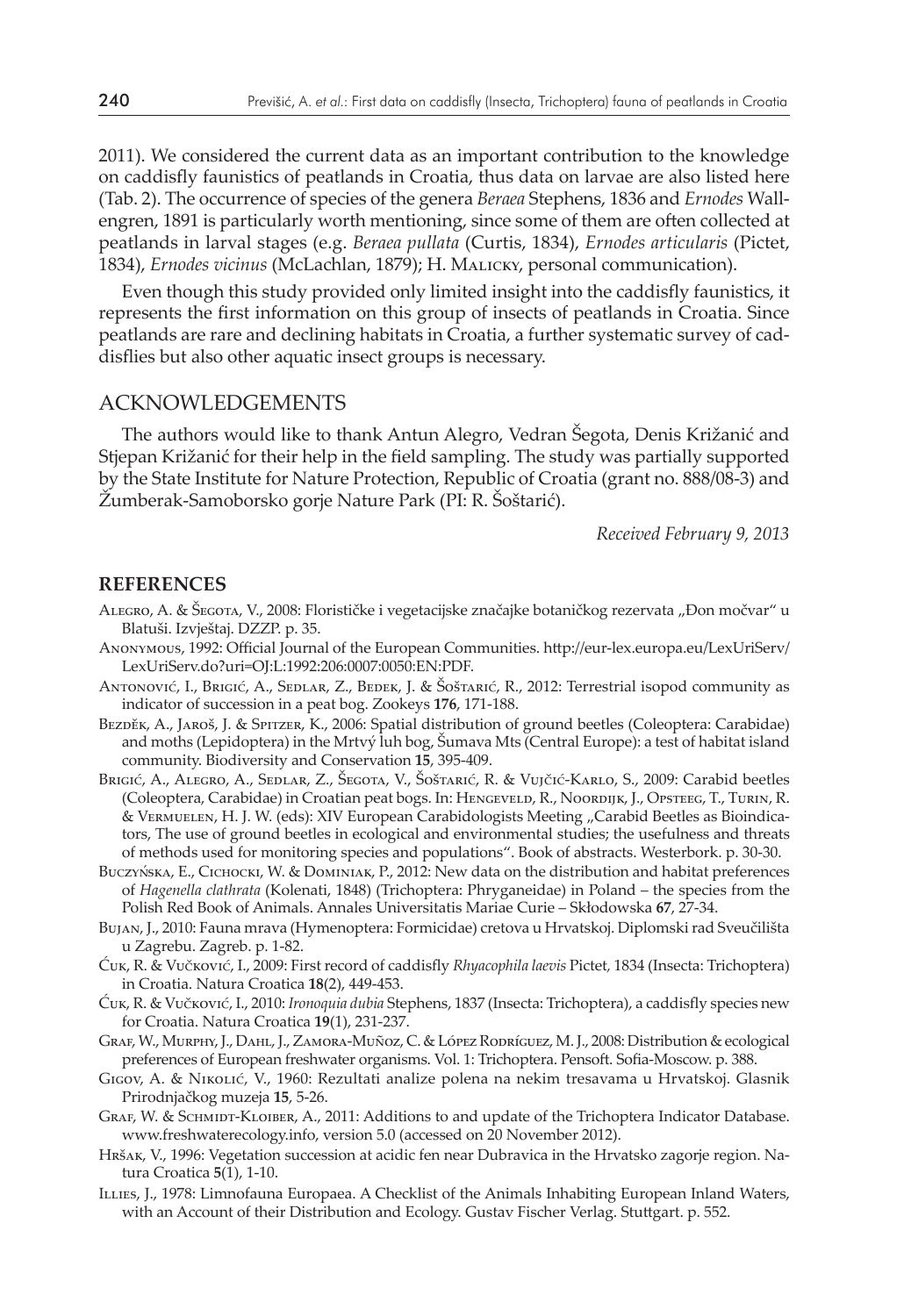- Kučinić, M., Vučković, I., Kutnjak, H., Šerić Jelaska, L. & Marguš, D., 2011: Diversity, distribution, ecology and biogeography of caddisflies (Insecta: Trichoptera) in the Krka River (National Park "Krka", Croatia). Zoosymposia 5, 255-268.
- Kučinić, M., 2002: Biodiversity and distribution of caddisflies (Trichoptera, Insecta) of Plitvice Lakes. PhD Thesis. University of Zagreb, p. 1–139.
- Kučinić, M., Malicky, H., Previšić, A., Vučković, I.,Cerjanec, D., Kutnjak,H., Živić, I. & Graf, W., 2012: First Check List of Caddisflies (Insecta: Trichoptera) of Croatia. 14th International Symposium on Trichoptera. Vladivostok. Russia. p. 30-31.
- Langheinrich, U., Tischew, S., Gersberg, R. M. & Lüderitz, V., 2004: Ditches and canals in management of fens: opportunity or risk? A case study in the Drömling Natural Park, Germany. Wetlands Ecology and Management **12**, 429-445.
- Malicky, H., 1973: Trichoptera (Handbuch der Zoologie). Walter de Gruyter. Berlin. p. 114.
- Malicky, H., 2004: Atlas of European Trichoptera. Springer. Dordrecht. p. 359.
- Malicky, H., 2005: Ein kommentiertes Verzeichnis der Köcherfliegen (Trichoptera) Europas und des Mediterrangebietes. Linzer biologische Beiträge **37**(1), 533-596.
- Malicky, H., 2009: Die Köcherfliegen (Insecta, Trichoptera) der Sammlung von Franjo Košćec im Museum Varaždin, Kroatien. Natura Croatica **18**, 129-134.
- Marinković-Gospodnetić, M., 1979: Trichoptera (Insecta) velikih karstnih izvora u Dinaridima. In: Rauš, Đ. (ed.), Second Congress of Ecologists of Yugoslavia. Savez društava ekologa Jugoslavije. Zagreb. p. 1837-1849.
- Peus, F., 1932: Die Tierwelt der Moore unter besonderer Berücksichtigung der europäischen Hochmoore. Handbook Moorkunde 3. Berlin. p. 277.
- Previšić, A., Mihaljević, Z. & Kerovec, M., 2007: Caddisfly (Insecta: Trichoptera) fauna of altered and man-made habitats in the Drava River, NW Croatia. Natura Croatica **16**(3), 181-189.
- Previšić, A. & Popijač, A., 2010: Caddisfly (Insecta: Trichoptera) fauna of Kupa and Čabranka rivers and their tributaries, Gorski kotar, W Croatia. Natura Croatica **19**, 357-368.
- PREVIŠIĆ, A., GRAF, W. & Kučinić, M., 2010: Caddisfly (Trichoptera) fauna of the Plitvice Lakes National Park, Croatia. Denisia **29**, 287-294.
- PREVIŠIĆ, A., Ivković, M., Miliša, M. & KEROVEC, M., 2013: Caddisfly (Insecta: Trichoptera) fauna of the Papuk Nature Park, Croatia. Natura Croatica **22**(1), 1-13.
- Radovanović, M., 1935: Trihoptere Jugoslavije. Glasnik Zemaljskog Muzeja u Bosni i Hercegovini **47**, 73-84.
- Roubal, J., 1934: Die Coleopterenwelt (Tyrphobionte, Tyrphophile, Tyrphoxene, etc.) der Treboner (Wittingauer) Moore. Folia Zoologica et Hydrobiologica (Riga) **7**(1), 56-97.
- Spitzer, K., Bezděk, A. & Jaroš, J., 1999: Ecological succession of a relict Central European peat bog and variability of its insect biodiversity. Journal of Insect Conservation **3**, 97-106.
- Šoštarić, R., Seplar, Z. & Mareković, S., 2012: An endangered rich fen habitat along the Jarak stream (Nature Park Žumberak-Samoborsko gorje, Croatia). Natura Croatica **21**(2), 335-348.
- Topić, J. & Stančić, Z., 2006: Extinction of fen and bog plants and their habitats in Croatia. Biodiversity and Conservation **15**, 3371-3381.
- Topić, J. & Vukelić, J., 2009: Priručnik za određivanje kopnenih staništa u Hrvatskoj prema Direktivi o staništima EU. Državni zavod za zaštitu prirode. Zagreb. p. 376.
- van Duinen, G-J. A., Brock, A. M. T., Kuper, J. T., Leuven R. S. E. W., Peeters, T. M. J., Roelofs, J. G. M., van der Velde, G., Verberk, W. C. E. P. & Esselink, H., 2003: Do restoration measures rehabilitate fauna diversity in raised bogs? A comparative study on aquatic macroinvertebrates. Wetlands Ecology and Management **11**, 447-459.
- van Kleef, H. H., van Duinen, G-J. A., Verberka, W. C. E. P., Leuvenb, R. S. E. W., van der Veldec, G. & Esselinka, H., 2012: Moorland pools as refugia for endangered species characteristic of raised bog gradients. Journal for Nature Conservation **20**, 255-263.
- Waringer, J. & Graf, W., 2011: Atlas der mitteleuropäischen Köcherfliegenlarven Atlas of Central European Trichoptera Larvae. Erik Mauch Verlag. Dinkelscherben. p. 468.
- WIEDER, R. K., VITT, D. H. & BENSCOTER, B. W., 2006: Peatlands and the Boreal Forest. In: WIEDER, R. K. & VITT, D. H. (eds.) Boreal Peatland Ecosystems. Ecological Studies 188, Springer Verlag. Berlin Heidelberg. p. 1-8.